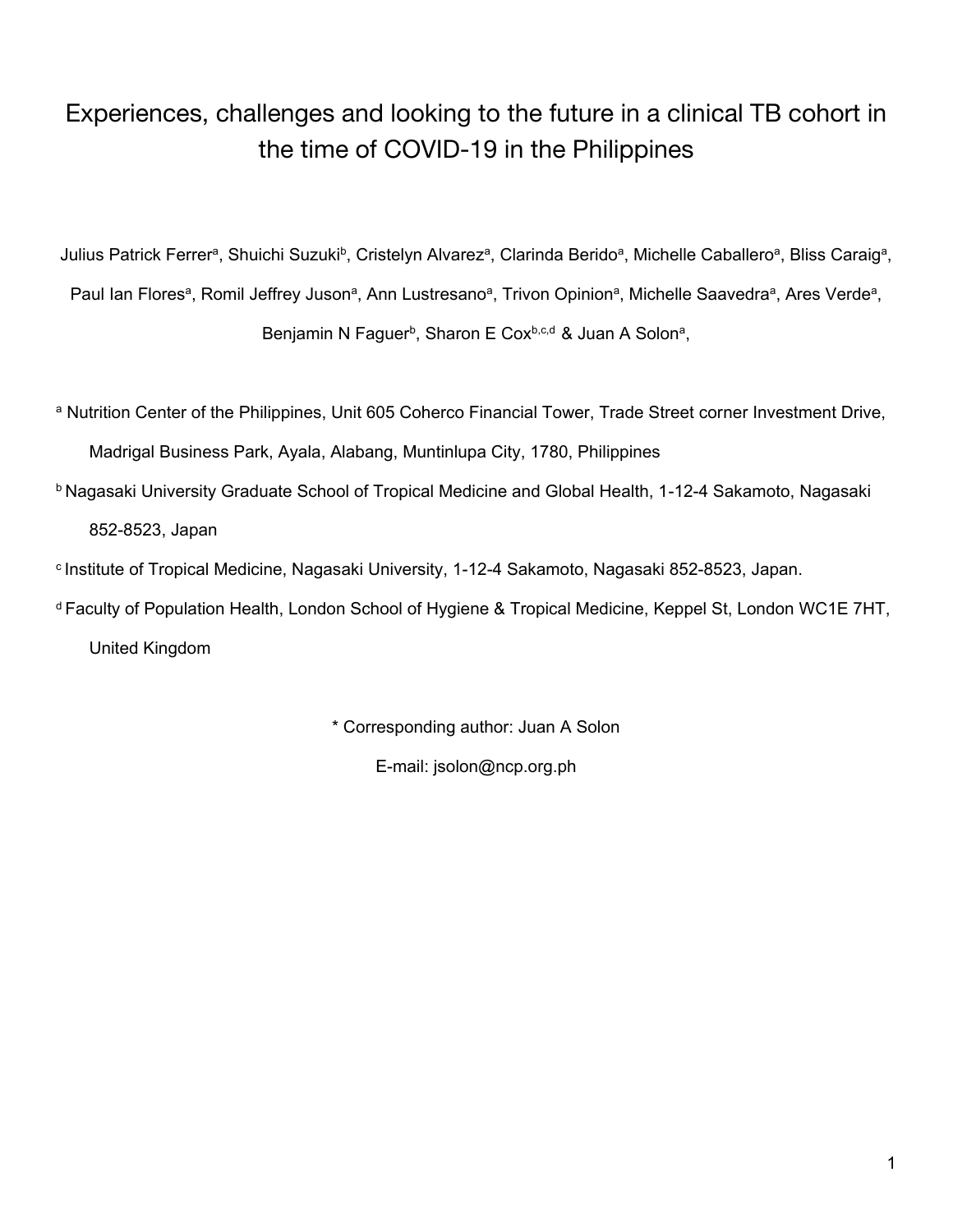## *Abstract*

A cohort study of Filipino tuberculosis patients is currently undergoing data collection amidst the COVID-19 pandemic. In this article, we present the current experiences, challenges, and obstacles of our team during this period as we attempt to fulfill our roles and responsibilities in Metro Manila, Cebu and Negros Occidental in the Philippines. Each site had different lockdown restrictions and experienced problems to different degrees. The underlying themes were similar, covering the supply chain, mobility, communication, physical and mental health and disruption of health services due to reallocation of staff. While we maximized the use of mobile devices, logistical challenges remained. Institutional support for the field teams, creative problem solving, and resilience is required to adapt in a rapidly changing environment.

#### *Keywords*

Tuberculosis, Health Services Accessibility, COVID-19, diabetes, malnutrition, clinical study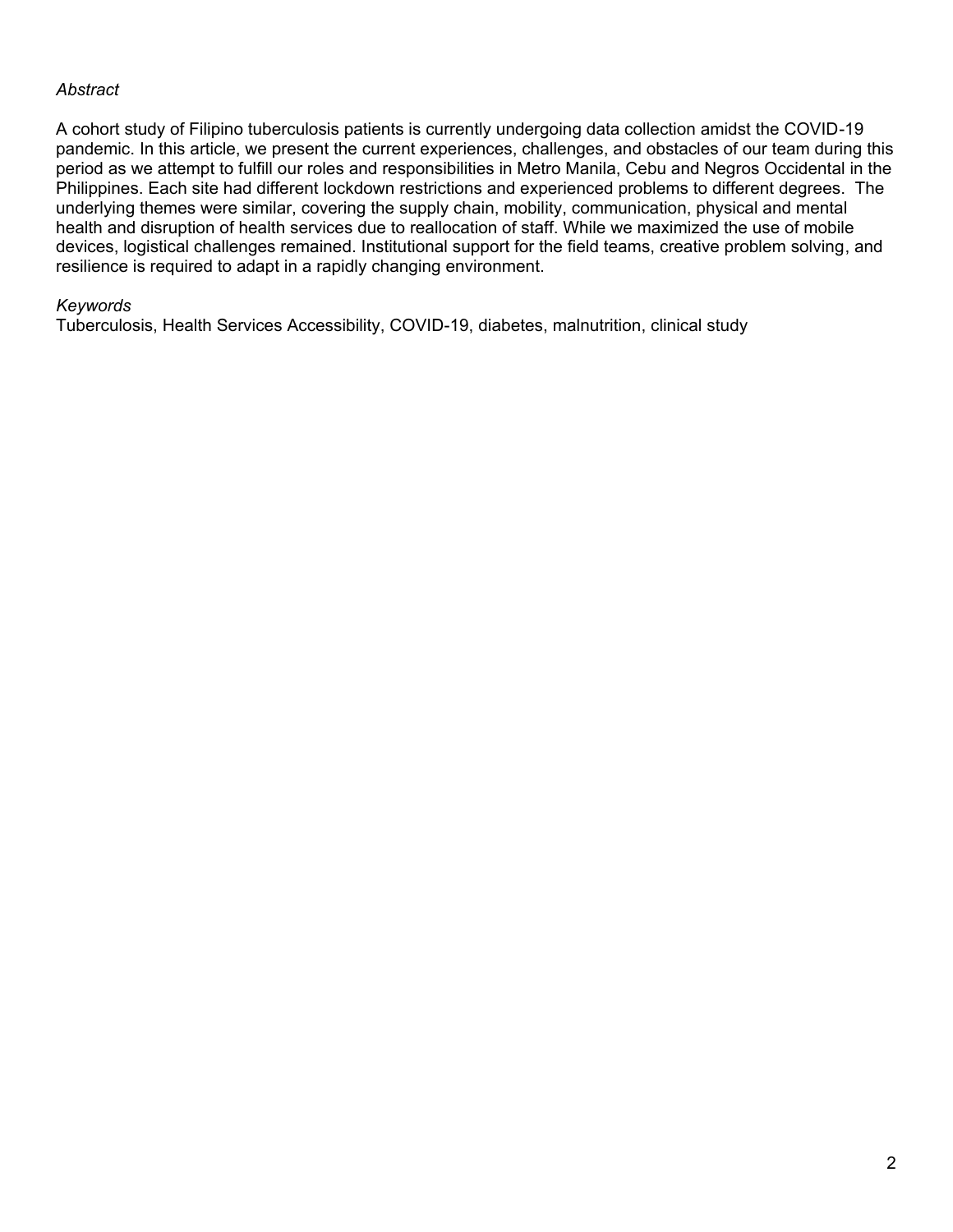### *Introduction*

By February 2020, our tuberculosis (TB) treatment cohort study had completed enrollment of >900 people newly starting TB treatment from government National TB Programme (NTP) TB-DOTs clinics at hospitals, primary-care clinics, and multi-drug resistant (MDR)-TB treatment sites in 3 administrative regions/provinces (Metropolitan Manila, Negros Occidental, and Cebu)<sup>1</sup>. As the study aims to estimate the effect of malnutrition and diabetes on risk of adverse TB treatment outcomes, participants are followed-up monthly at a designated NTP DOTs center or barangay (village) health post. Data collection using Open Data Kit on tablets includes finger-prick blood sampling, clinical measurements, interviews, and data extraction from clinic records, requiring coordination with government health centers and barangay health workers (BHWs). When the first confirmed COVID-19 case was reported on January 30<sup>th</sup> 2020, more than half of our enrolled participants were due to be enrolled in post-treatment follow-up to include spirometry assessments requiring re-consent.

A State of Public Health Emergency was declared on March 8 and Manila was placed under community lockdown on March 15<sup>th</sup>. This expanded to Luzon and then the Visayas and Mindanao island groups. As of August 24th, 2020, there are 189,601 confirmed COVID-19 cases, with 107,110 in the National Capital Region (includes Manila), 19,115 in Central Visayas (includes Cebu) and 3,182 in Western Visayas (includes Negros Occidental). Reported deaths are 2.998.<sup>2</sup>

Here we share our experience as a research team implementing clinical, observational research within the NTP in a low and middle-income country in the midst of an evolving pandemic with varying levels of community transmission. The lessons gained through our experiences may provide insight and further discussion for healthcare and research personnel facing similar situations or applicable in times of emergency.

## *Government response*

Government guidelines changed rapidly, posing challenges around study management and health and safety of staff and participants. Initial government measures included restricting mobility to essential services and work, closing non-essential businesses, imposing travel restrictions across local government units, school closures, and public transportation suspension. Contiguous towns at times had different transport restrictions. Under a decentralized government-based healthcare system, health centers adjustments included skeletal workforces working continuous 24-48-hour schedules and each implemented individual practices. Many healthcare workers (HCWs) were reassigned to COVID-19 duties. Our team had to adjust to changes to transportation, clinic schedules, and lockdown guidelines varying by town.

# *Operational Challenges*

Early in the pandemic, procurement of supplies was the first obstacle. As personal protective equipment (PPE) was reprioritized for COVID-19, we were unable to purchase N-95 masks (locally or abroad) and had to extend the recommended use of masks. This was followed by difficulty in coordinating with government health workers reassigned to COVID-19 and disruption to TB services. Once community transmission was documented and lockdown introduced, we also had to re-address our own health and safety protocols to minimize risk and reduce anxiety. The key operational challenges in reaching participants were, and remain, logistics/mobility, communication and safe spaces for access to patients.

An initial blanket ban on public transportation and continued public transport restrictions have limited mobility, particularly crossing town borders, making it difficult for the research team to reach study participants, and in many cases, for participants to reach health services. Data collection using phone interviews prevented complete suspension of data collection, but required a protocol amendment, particularly, for the reconsenting, resulting in more delay. In the first 2 months of lock-down, 3 out of 4 interviews were by phone, slowly reducing to 1 in 5 follow-ups six months into the pandemic. (Table 1) More than half of study participants were unreachable because of lack of a phone, cell reception, or disabled numbers. Some participants were not comfortable communicating in this way and data collection was sometimes incomplete due to difficulties in hearing, understanding and longer time required. It is also evident that the participants for whom we have been able to maintain contact are a non-representative subset of those enrolled, which is going to introduce significant bias into our study, for which we had invested significant resources (staff time and travel) to limit. With phone interviews, however, we were unable to measure our two main exposures of weight and Hba1c.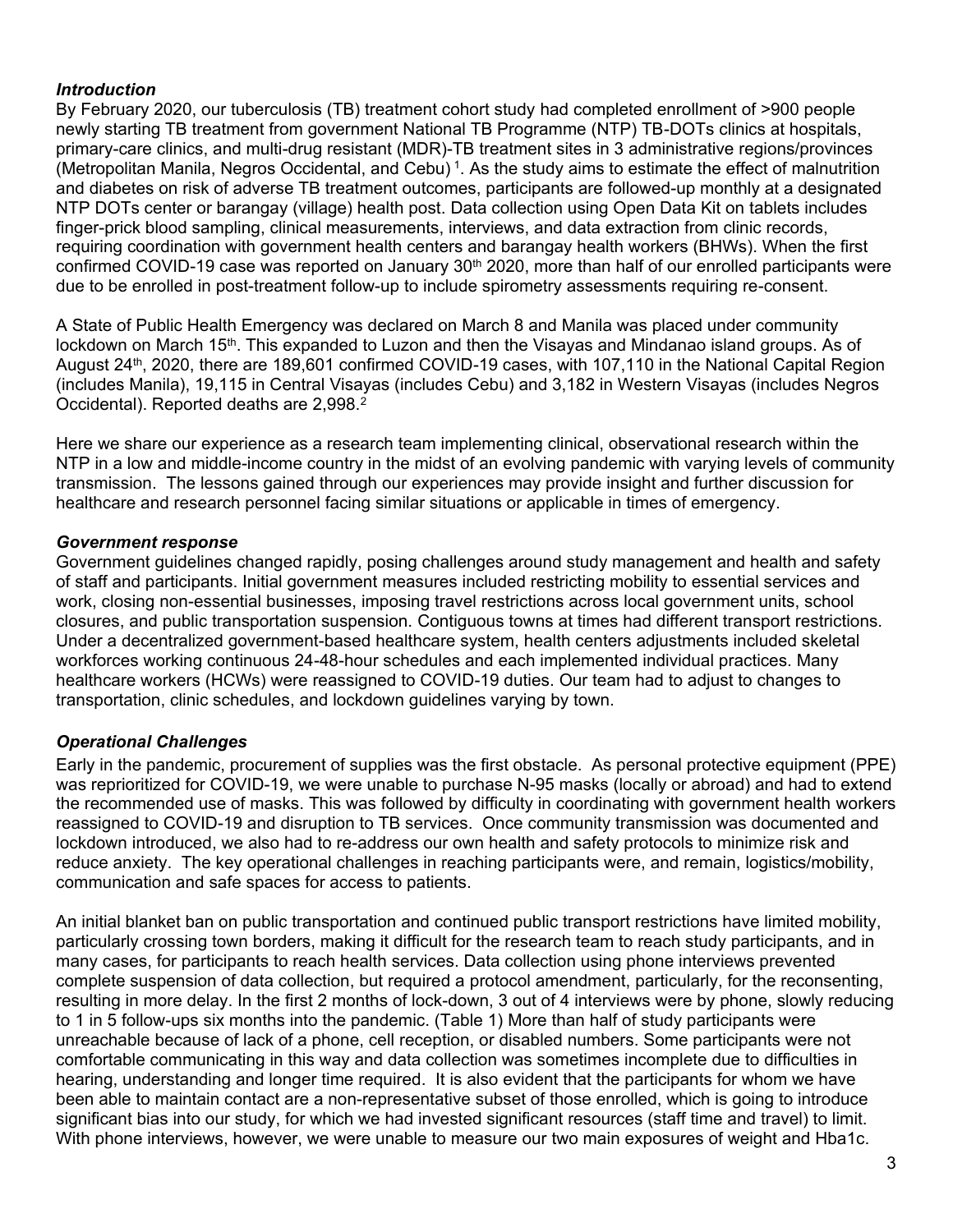With limited testing capacity early in the pandemic, we were concerned about exposure to undiagnosed COVID-19 cases in communities and health centers. The research team feared inadvertently transmitting SARS-CoV-2 whilst asymptomatic. Discrimination against health workers was a problem. Several of us experienced harassment by the public, for example whilst returning from work while wearing a scrub suit. Some felt isolated from family because they could not stay or dine with them. Our government partners were likewise affected. On several occasions, we have had to isolate team members exposed to COVID-19 cases from participants or government health center staff. There had been reports of front-line healthcare workers who had died due to COVID-19. Infection rate among Filipino health care workers in a tertiary hospital was 2.5%.<sup>3</sup> Although no formal assessment of anxiety or depression was made, other reports among Filipino health care workers reported 28-38% anxiety using different tools during the pandemic.4,5

Measures to control the spread of COVID-19, such as transport restrictions and reassignment of health workers to COVID-19, affected regular TB services. Designated TB personnel from 2 centers (3 nurses, 2 medical technologists) were indefinitely deployed to take on the management and case finding in COVID-19 facilities. Three other centers re-assigned 6 HCWs to home visits to dispense TB medications for patients unfit/unable to travel and/or collect sputum samples; BHWs, who in some sites had been actively managing TB patients, were redirected to COVID-19 activities, sometimes with limited PPE. NTP staff from one center had a total of 5 positive COVID cases among HCWs within a span of 2 months in a skeletal workforce. These new responsibilities and an occasional COVID positive HCWs led to multiple instances of limited available manpower for regular services. Sputum testing was temporarily ceased in certain study areas for up to two months. Patients were sometimes redirected to alternative health facilities. TB medications were often dispensed up to 2 months supply and in Cebu and Negros Occidental could be collected at nearby health centers. As a result of these changes we anticipate incomplete TB treatment records, which will affect determination of TB treatment outcomes. At health centers TB drug collection is now mostly at "gate clinics", severely limiting privacy and ability to conduct any clinical assessments.

The pandemic also affected our participant's mental health; there was no policy for regular SARS-CoV-2 screening among the TB-afflicted or suspected. Some reported that they were fearful of leaving their homes because they felt more at risk from COVID-19 than from their TB, whilst others shared their frustration with transport restrictions affecting their access to clinic services. Others reported increased stigma from being visited by HCWs in PPE when delivering drugs. Despite efforts, some patients reported ceasing treatment because of lack of medication. Though stockouts of TB medication also occurred before COVID, restrictions on travel and shipping have affected supply chains from national/regional to local health units.<sup>6</sup> However, impacts appear to affect new patients more than those already on treatment. This is evidenced by the increase in nonadherence among our participants, pre and post-lockdown and its steady increase (**Table 1**), at least in the subset in whom we have been able to conduct interviews. As TB and COVID-19 symptoms are overlapping, there is fear and confusion of staff and community concerning processes for diagnosing new TB cases.

#### *Transitioning into a new "normal"*

As it stands today, the new normal should assume local transmission and exposure to asymptomatic, infective individuals, whilst trying to limit disruption to essential life-saving primary-care services including TB treatment, the breakdown of which may have further reaching impacts on population health than COVID-19 itself.<sup>7</sup> Households affected by TB represent populations at greater risk of negative impact.<sup>8</sup> This inference and initial difficulties encountered (possible exposure to SARS-CoV-2 to our field staff, limited transportation options, government coordination and guideline amendments, and regular patient contact) required appropriate responses by the team. We had to be mindful of our study's objective while minimizing risks.

We meet (virtually) regularly to evaluate risks and anticipate future disruptions and work towards flexible "failsafe" plans and long-term solutions. For instance, we have now committed to utilizing private car rental services in Cebu and Metro Manila, where transport options were most restricted, as needed, for data collection needing in-person interaction and are working to find new safe-spaces for patient interviews and assessments, including planning when and how to implement spirometry assessments, for which it is very difficult to obtain clear safety information. Particularly in Metro Manila and Cebu, the team have had to deviate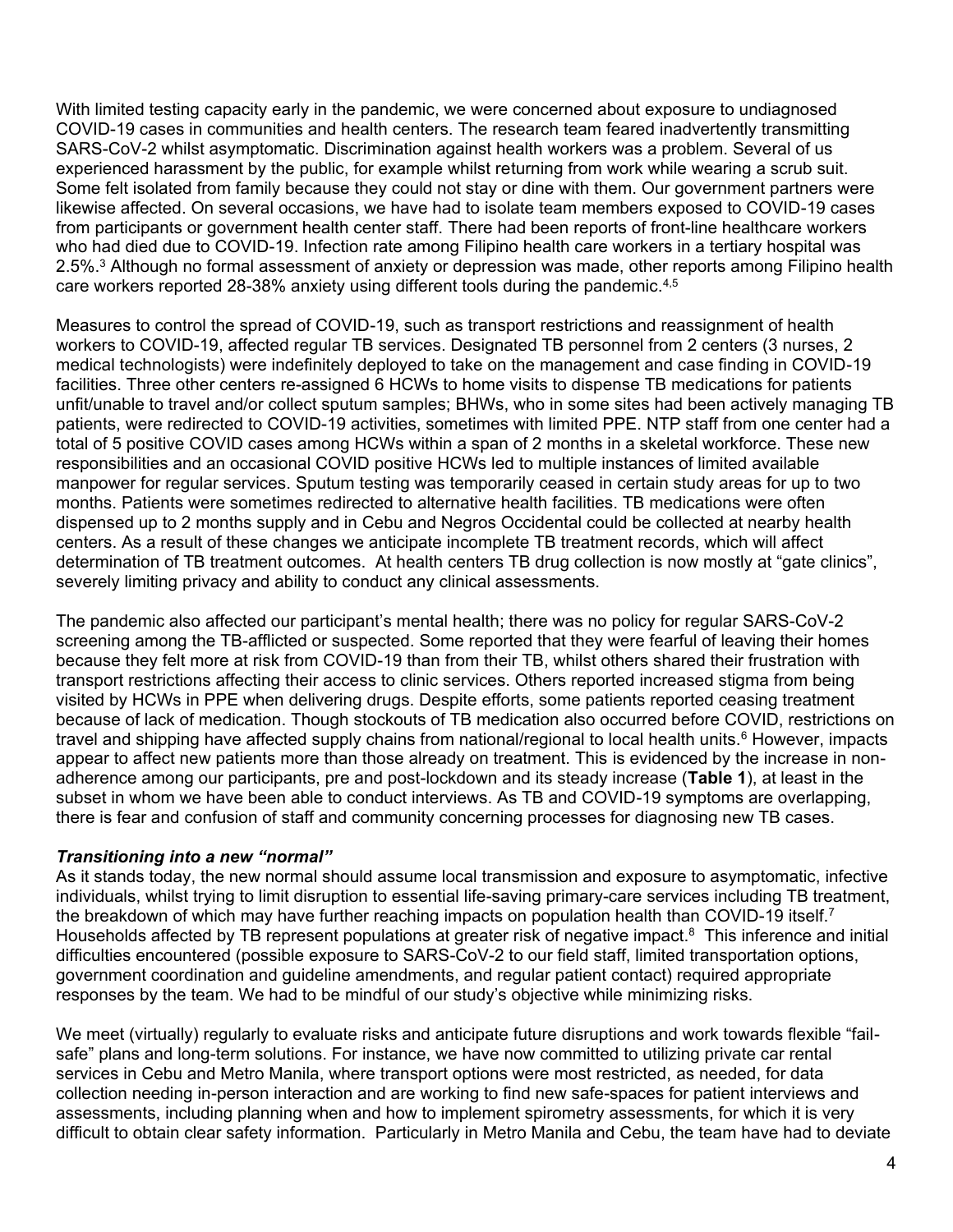from usual procedures, whilst being mindful of impacts on expenditure. These logistical modifications, plus the gradual ease of public transportation in Negros Occidental have allowed for slow resumption of physical interviews.

Constant communication by listening to participants and team members has proved to be a key factor to identify new procedures in data collection, anticipate potential problems, address our physical and mental health concerns, and optimize resource use. Contact with health centers is now more frequent to coordinate our activities with theirs; this primary measure is to avoid unnecessary exposure for everyone. We reduced risk by implementing staff rotas for accessing the study office/lab to minimize staff contact. This would avoid the whole team having to quarantine in cases where one staff member may get infected. We expanded our use of web/mobile-based project management tools to better track staff resources. We have adjusted our purchasing practices to allow for delays in procurement due to COVID-19.

# *Conclusion*

Whilst the pandemic may provide impetus to scale-up m-health tools to facilitate TB case finding and management, our experiences demonstrate significant logistical and social challenges, even in a middleincome setting with high mobile penetrance. Arguably, the need for contextual observational and implementation research has never been greater. The successful conduct of which requires flexible support from funders, research infrastructure such as rationalized processes for ethical review and buy-in from all levels of health service delivery. Finally, a nimble, creative approach to problem solving, institutional support for field teams and team resilience is required to adapt to rapidly changing circumstances and the pressures of working during a pandemic.

# **Authors' contribution**

JAS and SEC conceptualized the study; SS carried out the study design and implementation; CA, CB, MC, BC, PIF, RJJ, AL, TO, MS, and AV carried out the data collection; JAS, BNF, JPF, and SEC carried out analysis and interpretation of collected data; JAS and JPF drafted the manuscript; JAS and SEC critically revised the manuscript; all authors reviewed the manuscript and approve all the contents.

# **Funding**

No funding was received.

#### **Competing interests**

We declare no conflicting interests related to this study.

#### **Acknowledgments**

We would like to acknowledge all affiliated National TB Programme associated health care workers for their inputs on this paper.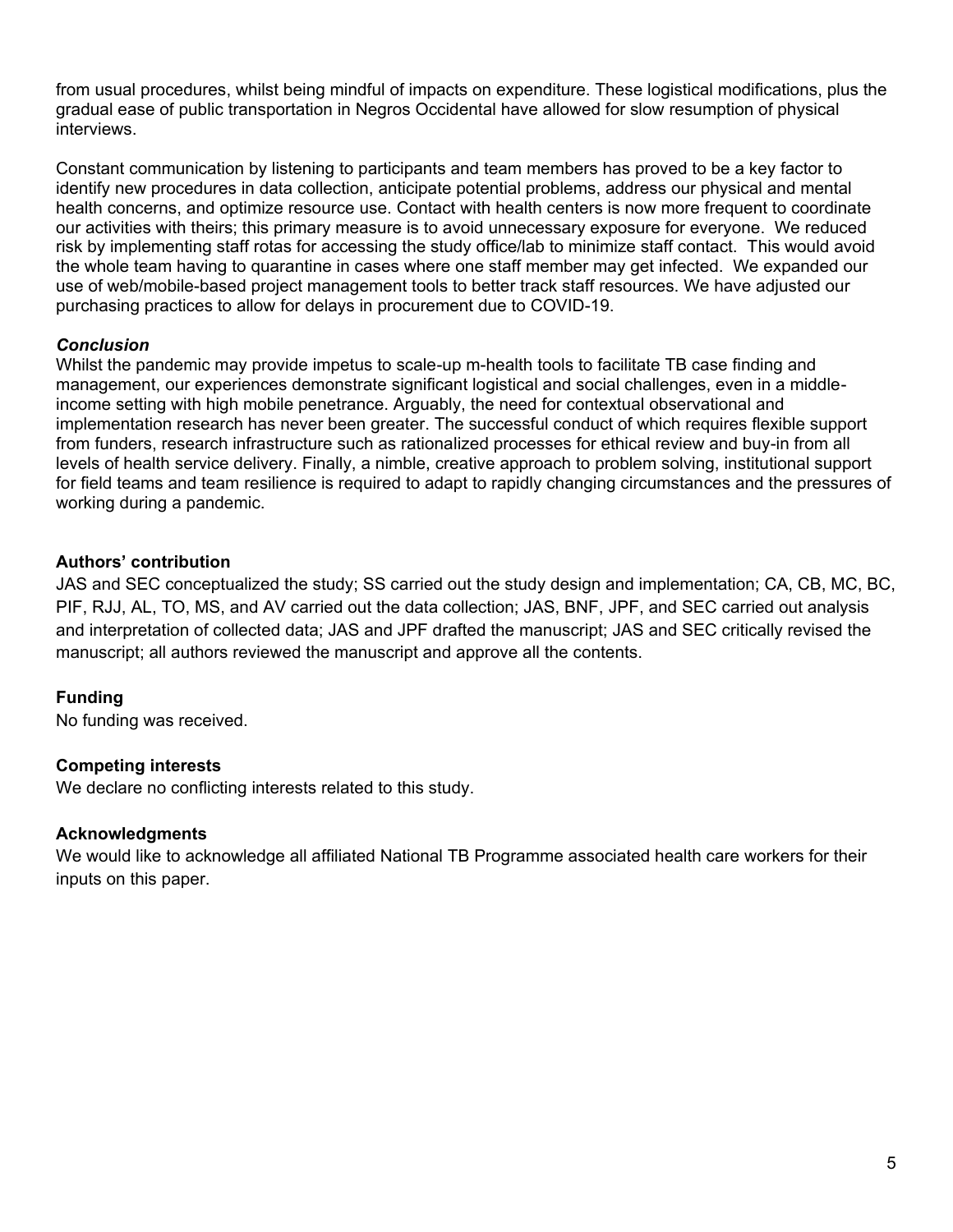# **References**

- 1. Cox S. ISRCTN ISRCTN16347615: The effect of malnutrition and diabetes on outcomes for drugresistant and drug sensitive patients starting anti-tuberculosis treatment. 2018. Accessed June 1, 2020. http://www.isrctn.com/ISRCTN16347615
- 2. COVID-19 Tracker Department of Health. https://www.doh.gov.ph/covid19tracker [Accessed August 24, 2020].
- 3. Villanueva AMG, Lazaro J, Sayo AR, Myat Han S, Ukawa T, Suzuki S, Takaya S, Telan E, Solante R, Ariyoshi K, Smith C. COVID-19 Screening for Healthcare Workers in a Tertiary Infectious Diseases Referral Hospital in Manila, the Philippines. Am J Trop Med Hyg. 2020 Sep;103(3):1211-1214. doi: 10.4269/ajtmh.20-0715. PMID: 32729461; PMCID: PMC7470521.
- 4. Labrague LJ, De Los Santos JAA. COVID-19 anxiety among front-line nurses: Predictive role of organisational support, personal resilience and social support. J Nurs Manag. 2020 Oct;28(7):1653- 1661. doi: 10.1111/jonm.13121. Epub 2020 Aug 21. PMID: 32770780; PMCID: PMC7436313.
- 5. Tee ML, Tee CA, Anlacan JP, Aligam KJG, Reyes PWC, Kuruchittham V, Ho RC. Psychological impact of COVID-19 pandemic in the Philippines. J Affect Disord. 2020 Dec 1;277:379-391. doi: 10.1016/j.jad.2020.08.043. Epub 2020 Aug 24. PMID: 32861839; PMCID: PMC7444468.
- 6. Department of Health. 2019 PHILIPPINES TB JOINT PROGRAM REVIEW; 2020. [http://www.ntp.doh.gov.ph/downloads/publications/assessment\\_reports/JPR\\_2019.pdf.](http://www.ntp.doh.gov.ph/downloads/publications/assessment_reports/JPR_2019.pdf)
- 7. Hogan AB, Jewell BL, Sherrard-Smith E, et al. Potential impact of the COVID-19 pandemic on HIV, tuberculosis, and malaria in low-income and middle-income countries: a modelling study. Lancet Glob Health (2020) published online July 13. [https://doi.org/10.1016/S2214-109X\(20\)30288-6](https://doi.org/10.1016/S2214-109X(20)30288-6) [Accessed September 1, 2020]
- 8. Bhargava, Anurag, and Hemant Deepak Shewade. "The potential impact of the COVID-19 response related lockdown on TB incidence and mortality in India." The Indian Journal of Tuberculosis, 10 Jul. 2020, doi:10.1016/j.ijtb.2020.07.004 [Accessed September 1, 2020]